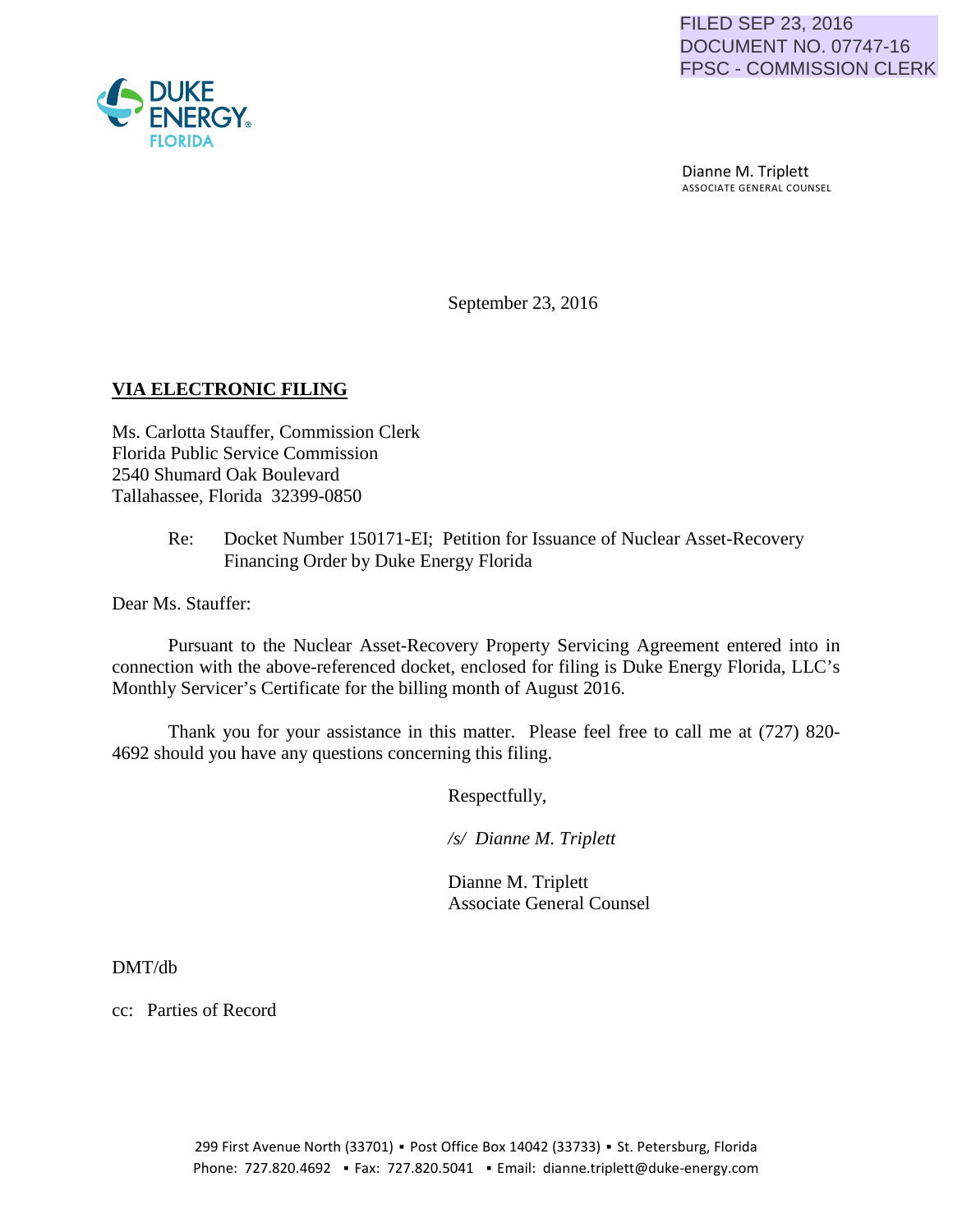## **MONTHLY SERVICER'S CERTIFICATE**

## DUKE ENERGY FLORIDA PROJECT FINANCE, LLC

\$1,294,290,000 Series A Senior Secured Nuclear Asset-Recovery Bonds

Pursuant to SECTION 3.01(b) of the Nuclear Asset-Recovery Property Servicing Agreement dated as of June 22, 2016 by and between Duke Energy Florida, Inc., as Servicer, and Duke Energy Florida Project Finance, LLC, as Issuer (the "Servicing Agreement"), the Servicer

Capitalized terms used but not defined in this Monthly Servicer's Certificate have their respective meanings as set forth in the Servicing Agreement. References herein to certain sections and subsections are references to the respective sections or subsections of the

Current BILLING MONTH: August 2016

## Current BILLING MONTH: 7/29/2016 - 8/29/2016

| Standard Billing for prior BILLING MONTH: July 2016            |                   |       |
|----------------------------------------------------------------|-------------------|-------|
| <b>Residential Total Billed</b>                                | \$<br>271,541,783 |       |
| Residential NUCLEAR ASSET-RECOVERY CHARGE ("NARC") Billed      | 6,478,338         | 2.39% |
| General Service Non-Demand Total Billed                        | 21,911,137        |       |
| General Service Non-Demand NARC Billed                         | 420,531           | 1.92% |
| <b>General Service Billed</b>                                  | 1,126,858         |       |
| <b>General Service NARC Billed</b>                             | 22,985            | 2.04% |
| <b>General Service Demand Total Billed</b>                     | 105,225,221       |       |
| <b>General Service Demand NARC Billed</b>                      | 2,573,146         | 2.45% |
| <b>Curtailable Total Billed</b>                                | 302,572           |       |
| <b>Curtailable NARC Billed</b>                                 | 4,607             | 1.52% |
| <b>Interruptible Total Billed</b>                              | 8,760,313         |       |
| Interruptible NARC Billed                                      | 245,399           | 2.80% |
| <b>Lighting Total Billed</b>                                   | 1,922,266         |       |
| <b>Lighting NARC Billed</b>                                    | 13,717            | 0.71% |
| YTD Net Write-offs as a % of Total Billed Revenue (see Note 1) |                   |       |
| Non-Residential Class Customer Write-offs                      |                   |       |
| <b>Residential Class Customer Write-offs</b>                   |                   |       |
| <b>Total Write-offs</b>                                        | 0.14%             |       |
| <b>Aggregate NARC Collections (see Note 2)</b>                 |                   |       |
| <b>Total NARC Remitted for Current BILLING MONTH</b>           |                   |       |
| <b>Residential NARC Collected</b>                              | Ś<br>6,706,847    |       |
| <b>General Service Non-Demand NARC Collected</b>               | 435,365           |       |
| <b>General Service NARC Collected</b>                          | 23,796            |       |
| $\sim$                                                         |                   |       |

| General Service NARC Collected                   |  | -------    |
|--------------------------------------------------|--|------------|
|                                                  |  | 23,796     |
| General Service Demand NARC Collected            |  | 2,663,908  |
| <b>Curtallable NARC Collected</b>                |  | 4.770      |
| Interruptible NARC Collected                     |  | 254.054    |
| <b>Lighting NARC Collected</b>                   |  | 14.201     |
| <b>Sub-Total of NARC Collected</b>               |  | 10.102.941 |
| <b>Total Current NARC Collected and Remitted</b> |  | 10.102.941 |